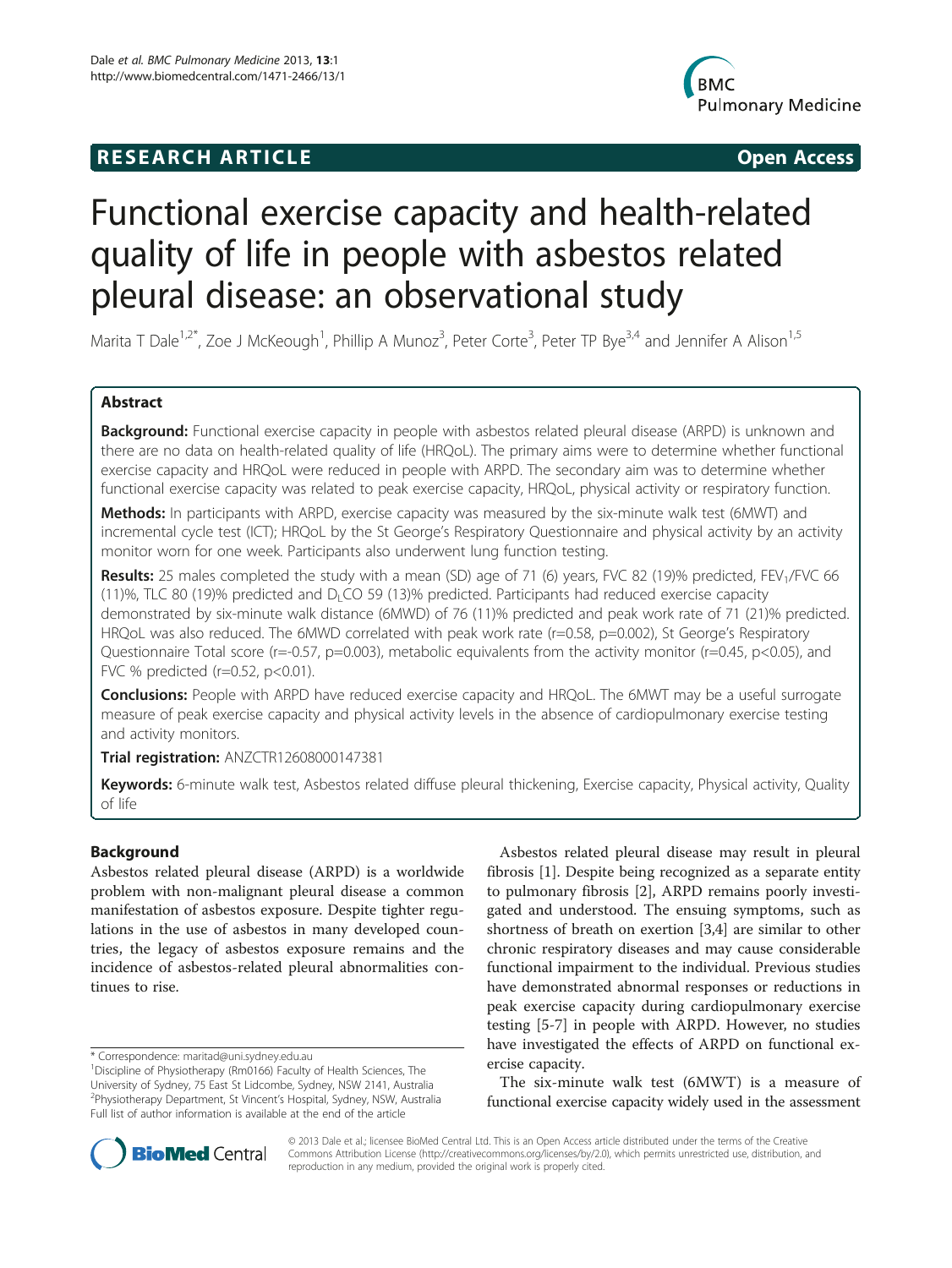of lung diseases including chronic obstructive pulmonary disease (COPD) [\[8](#page-5-0)]. Evidence is growing for the value of the 6MWT in evaluating functional exercise capacity in interstitial lung diseases [\[9](#page-5-0)] yet functional exercise capacity in people with ARPD is unknown.

The effects of ARPD on health-related quality of life (HRQoL) have not previously been investigated. Chronic respiratory diseases are frequently associated with decrements in HRQoL [\[10\]](#page-5-0). Furthermore, there are no data on the effects of ARPD on levels of physical activity. Levels of physical activity in other lung diseases, such as COPD, have been linked to health outcomes and HRQoL [[11,12\]](#page-5-0).

The primary aims of this study were to determine whether functional exercise capacity and HRQoL were reduced in people with ARPD. The secondary aim was to determine whether functional exercise capacity was related to peak exercise capacity, HRQoL, physical activity or respiratory function.

## Methods

## **Subjects**

This observational study was conducted at Royal Prince Alfred Hospital, Sydney, Australia from November 2008 - August 2010. Participants were recruited through the Workers' Compensation Dust Diseases Board (DDB) of New South Wales, respiratory physicians, support groups, workers' unions and newsletters for returned servicemen.

People were eligible to participate if they had a diagnosis of ARPD, defined as asbestos-related diffuse pleural thickening and/ or rounded atelectasis. Diagnosis had been established by the participant's respiratory physician or the DDB Medical Authority, a panel of three respiratory physicians with specialist knowledge in occupational lung disease. The diagnostic process at the DDB has previously been described, and includes radiological investigation, lung function testing, clinical examination by a thoracic physician and a lifetime occupational history [[13\]](#page-5-0). Computerised tomography (CT) scans had been conducted on all participants prior to study commencement.

People were excluded from the study if they had mesothelioma; discrete parietal pleural plaques as their only manifestation of dust exposure; cardiovascular, neurological or orthopaedic conditions limiting exercise performance; were on long term oxygen therapy; could not understand English; or had participated in pulmonary rehabilitation within the last 12 months.

The study was approved by the Human Research Ethics Committee of Sydney South West Area Health Service. All participants gave written informed consent.

## Pulmonary function tests

Participants performed pulmonary function tests of spirometry, lung volumes (body plethysmography) and single breath diffusing capacity for carbon monoxide (D<sub>L</sub>CO) (SensorMedics, Yorba Linda, Ca, USA). Tests were performed according to American Thoracic Society (ATS) guidelines and results expressed as a percentage of predicted values [[14-16](#page-5-0)]. Maximal voluntary ventilation (MVV) was calculated as forced expiratory volume in one second (FEV<sub>1</sub>) multiplied by 40 [[17](#page-5-0)]. Forced vital capacity (FVC) and  $D<sub>L</sub>CO$  were the pulmonary function values used in the correlation analyses.

## Exercise testing

Participants performed two 6MWTs (6MWT 1 and 6MWT 2) according to ATS guidelines [[18](#page-5-0)] on a 32 metre oval track with tests separated by a minimum of 30 minutes. Throughout both tests standardised instructions and encouragement were given. Each minute pulse rate (PR) and oxygen saturation (SpO<sub>2</sub>) were measured (Radical™, Masimo Corporation, Irvine, USA) and dyspnoea and rate of perceived exertion (RPE) scores ranging from 0–10 (0 was 'nothing at all' and 10 was 'maximal') were recorded [\[19,20](#page-6-0)]. The better 6MWT was used for analysis.

On a second day of testing, participants performed a symptom-limited incremental cycle test (ICT) to peak work capacity on an electromagnetically-braked cycle ergometer (Lode BV, Groningen, The Netherlands). Following two minutes of rest and one minute of unloaded cycling, work rate was increased every minute by a predetermined amount, from 5 to 20 W.min $^{-1}$  according to the participant's self-reported exercise capacity and disease severity so that the test was approximately 10 minutes duration [\[21\]](#page-6-0). Breath-by-breath values for oxygen uptake  $(VO<sub>2</sub>)$  and carbon dioxide output  $(VCO<sub>2</sub>)$  were obtained (Vmax Encore, SensorMedics, Yorba Linda, USA). Volume and gas calibration were performed prior to each test. Pulse rate and  $SpO<sub>2</sub>$  were simultaneously measured and dyspnoea and RPE scores were recorded each minute and at peak work rate. The test was ceased when the participant reached symptom-limited maximum. Results of the 6MWT and ICT were compared to predicted normal values [\[22,23](#page-6-0)].

## Health-related quality of life (HRQoL)

Participants completed the St George's Respiratory Questionnaire (SGRQ) [\[24](#page-6-0)]. A priori, the 'Activity' domain and 'Total' score from the SGRQ were identified to examine against measures of exercise capacity.

## Physical activity

Participants wore an activity monitor (SenseWear Pro3 Armband, BodyMedia, Pittsburgh, PA, USA) for one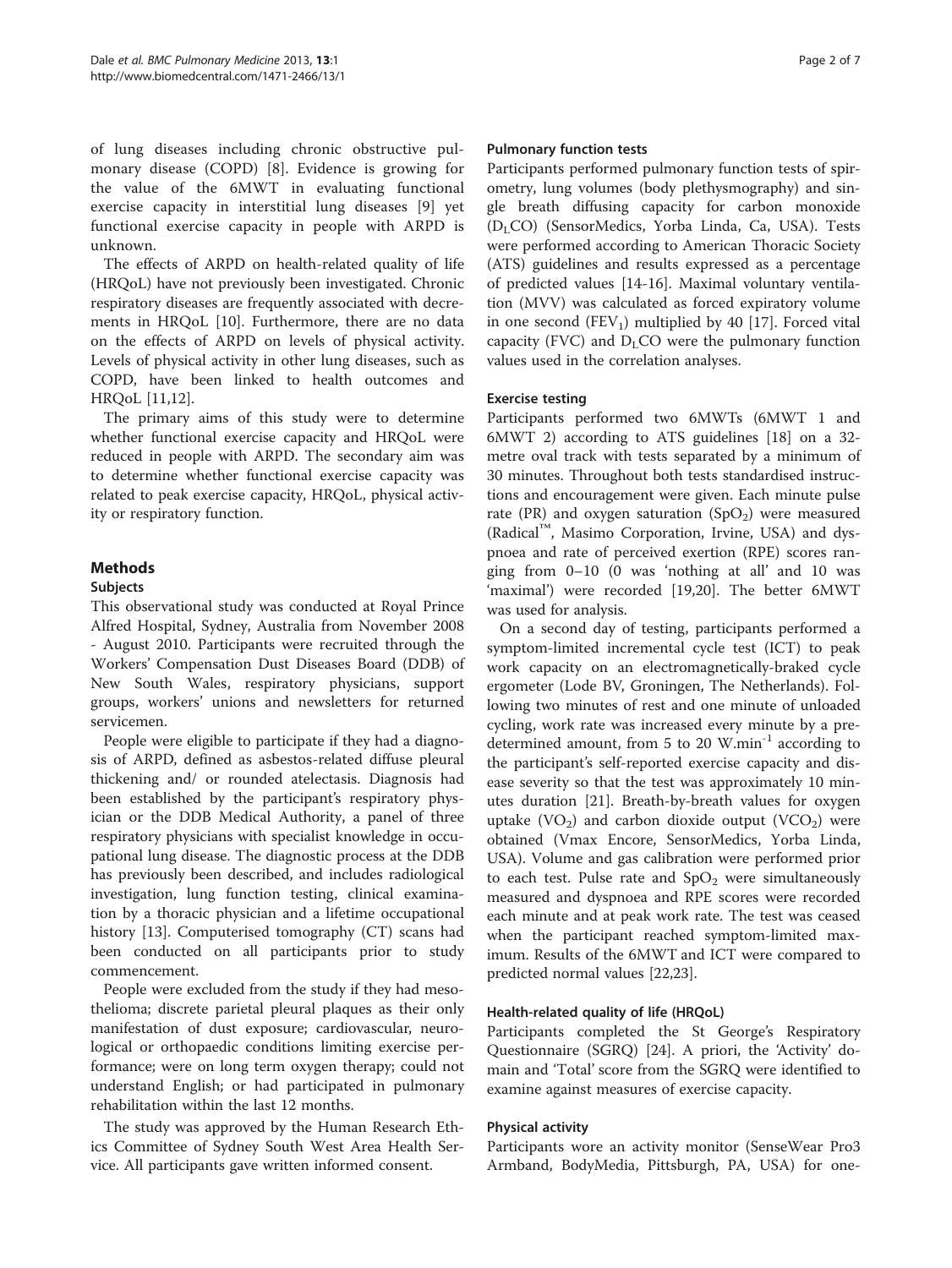week when not attending exercise testing. Participants were instructed to wear the armband continuously, removing it only when showering or swimming. The activity monitor, worn on the right triceps, incorporated a biaxial accelerometer and sensors for skin temperature, heat flux, and galvanic skin resistance. Mean data on steps per day, the daily metabolic equivalents (METs) and energy expenditure were recorded. A minimum compliance of three days of wear with a daily compliance level of 85% was specified for increased measurement accuracy [\[25](#page-6-0)]. If this level of compliance was not achieved, the data or day was excluded from analysis.

## Statistical analysis

Statistical analysis was performed on PASW-Windows (release 18.0; PASW, Chicago, IL, USA). Data are expressed as mean (SD) or (95% CI). A paired-sample t test was used to compare the distance walked in 6MWT 1 and 6MWT 2, and to compare dyspnoea, PR and RPE achieved in the better 6MWT with those from the ICT. Relationships between variables were examined using Pearson's correlation coefficients. The level of significance was set at a  $p$ -value of <0.05.

## Results

## Subjects

Twenty-eight male participants were assessed with 25 included in the study. The reasons for non-inclusion of three participants were pain affecting exercise performance (one), neurological impairment (one) and a significant degree of emphysema (one). Mean anthropometric data and pulmonary function are shown in Table 1.

## Exercise capacity

Participants demonstrated reduced functional exercise capacity measured by the 6MWT when compared to predicted values [[22](#page-6-0)] (Table [2](#page-3-0)). Participants also demonstrated reduced peak work capacity. The subjective reasons for ceasing the ICT were dyspnoea in eight participants, leg fatigue in ten participants and combined dyspnoea and leg fatigue in seven participants.

## Health-related quality of life

Participants demonstrated reduced levels of HRQoL across all domains of the SGRQ. Mean data are shown in Table [2.](#page-3-0)

## Repeatability of the six-minute walk test

There was a significant mean difference between 6MWT 1 and 6MWT 2 of 13 metres (95% CI: 6 to 21)  $(p<0.001)$ with 80% of participants walking further on 6MWT 2.

## Table 1 Demographic data, pulmonary function and smoking history

|                           | $n=25$ mean $(SD)$ |
|---------------------------|--------------------|
| Age, yr                   | 71 (6)             |
| Height, cm                | 174(5)             |
| Weight, kg                | 84 (12)            |
| BMI, $kg/m2$              | 28(3)              |
| FVC, % pred               | 82 (19)            |
| $FEV1$ , % pred           | 74 (20)            |
| FEV <sub>1</sub> /FVC %   | 66 (11)            |
| TLC, % pred               | 80 (19)            |
| FRC, % pred               | 80 (23)            |
| RV, % pred                | 78 (29)            |
| D <sub>1</sub> CO, % pred | 59 (13)            |
| KCO, % pred               | 84 (18)            |
| Smoking, pack year        | 12(15)             |
| Never smoked (n)          | 6                  |

 $n =$  number; SD = standard deviation;  $yr =$  year;  $cm =$  centimetre;  $kg =$ kilogram;  $BMI = body$  mass index; m = metre;  $FVC =$  forced vital capacity; % pred = percentage of predicted value;  $FEV_1$  = forced expiratory volume in one second;  $TLC = total$  lung capacity;  $FRC =$  functional residual capacity;  $RV =$ residual volume;  $D<sub>L</sub>CO =$  diffusing capacity for carbon monoxide;  $KCO =$ carbon monoxide transfer coefficient.

## Responses during the better 6MWT

In the better 6MWT, 44% of participants desaturated by  $\geq$  4%. There was a significantly greater desaturation during the 6MWT compared to the ICT, mean difference 3% (95% CI: 1 to 4),  $(p<0.001)$ . The PR, RPE and dyspnoea responses at the end of the 6MWT were significantly lower than at the end of the ICT (Table [3](#page-3-0)). The minute-by-minute  $SpO<sub>2</sub>$  and PR responses during the 6MWT are shown in Figures [1](#page-3-0) and [2](#page-4-0).

## Relationships between functional and peak exercise capacity

There were significant positive correlations between 6MWD and peak work rate,  $r=0.58$  ( $p=0.002$ ) and between 6MWD and  $VO_2$  peak (ml/kg/min), r=0.53  $(p=0.006)$ .

## Physical activity

The activity monitor data was unavailable for two participants who did not wear it for the minimum three days due to skin irritation. Among remaining participants, the activity monitor was worn for a mean  $(SD)$  of 6  $(1)$ days with a mean compliance of 98 (1)%. Physical activity data are presented in Table [2.](#page-3-0)

## Relationships of exercise capacity to lung function, physical activity and health-related quality of life

The 6MWD was significantly correlated with pulmonary function, physical activity and HRQoL (Table [4\)](#page-4-0).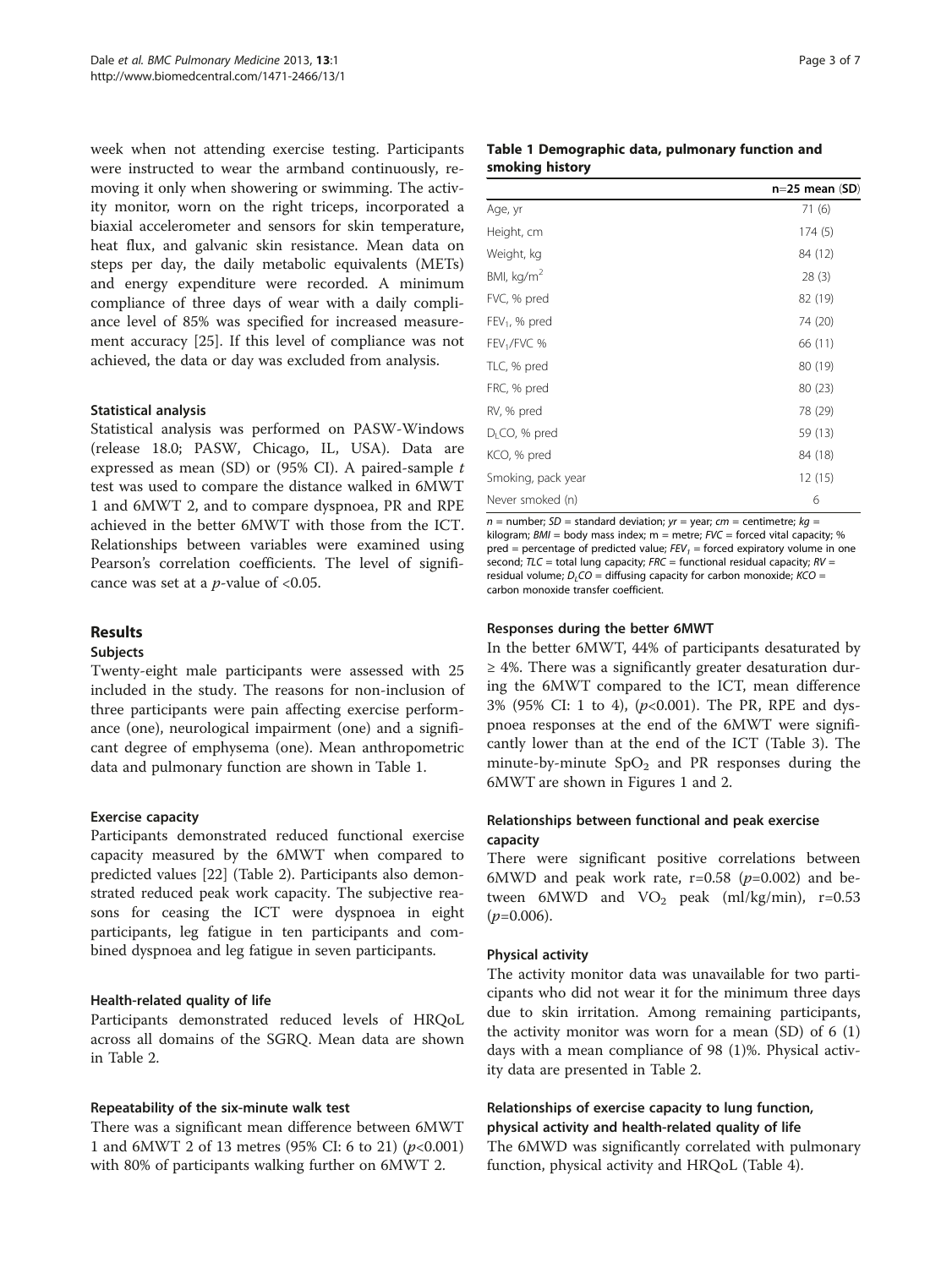<span id="page-3-0"></span>Table 2 Exercise test results for the 6MWT and the ICT, health-related quality of life and physical activity data

|                                    | mean (SD)   |
|------------------------------------|-------------|
| 6MWT                               | $n=25$      |
| 6MWD, m                            | 486 (68)    |
| 6MWD, % pred                       | 76 (11)     |
| Resting SpO <sub>2</sub> , %       | 97(1)       |
| Desaturation, %                    | 4(3)        |
| Peak PR, % pred*                   | 67 (11)     |
| Dyspnoea at test end               | 2(2)        |
| RPE at test end                    | 1(2)        |
| ICT                                | $n=25$      |
| Work rate <sub>peak</sub> , W      | 114 (36)    |
| Work rate <sub>peak</sub> , % pred | 71 (21)     |
| VO <sub>2</sub> peak, % pred       | 83 (22)     |
| VE, L/min                          | 54 (14)     |
| VE/MW                              | 63 (16)     |
| Resting SpO <sub>2</sub> , %       | 99 (1)      |
| Desaturation, %                    | 1(2)        |
| PR, % pred                         | 82 (13)     |
| Dyspnoea at peak                   | 4(2)        |
| RPE at peak                        | 5(2)        |
| <b>HRQoL</b>                       | n=25        |
| SGRQ Symptoms                      | 29 (21)     |
| <b>SGRQ Activity</b>               | 34 (22)     |
| SGRQ Impacts                       | 15 (14)     |
| <b>SGRQ Total</b>                  | 23 (15)     |
| Physical activity                  | $n = 23$    |
| Average daily steps                | 9072 (3186) |
| Average daily METs                 | 1.3(0.2)    |
| Average daily EE, cal              | 2630 (459)  |

 $SD =$  standard deviation;  $6MWT =$  six-minute walk test; n = number;  $6MWD =$ six-minute walk distance;  $m =$  metre; %  $pred =$  percentage of predicted value;  $SpO<sub>2</sub>$  = oxygen saturation;  $PR$  = pulse rate;  $RPE$  = rate of perceived exertion;  $ICT = incremental cycle test; W = watts; VO<sub>2</sub>peak % pred = percent of$ predicted normal maximal oxygen uptake; VE

 $=$  minute ventilation;  $MV =$  maximal voluntary ventilation;  $HRQOL =$  healthrelated quality of life; SGRQ = St George's Respiratory Questionnaire; METs = metabolic equivalent;  $EE$  = energy expenditure;  $cal$  = calorie.

 $*$  Predicted PR = 220 – age.



## **Discussion**

This study examined the effects of ARPD on functional exercise capacity and HRQoL. The main findings were people with ARPD had reduced functional exercise capacity and HRQoL, despite only having pleural involvement. In addition, this study showed significant relationships of functional exercise capacity to peak exercise capacity, physical activity and HRQoL in people with ARPD. The relationships demonstrated that a lower 6MWD was significantly associated with a lower peak work rate, level of physical activity and HRQoL. Such findings have not been previously demonstrated.

Functional exercise capacity and peak exercise capacity were reduced compared to predicted values. At peak exercise, the limiting symptom was leg fatigue in 40% of participants and dyspnoea in 32% of participants. Leg fatigue at exercise levels below predicted peak may indicate peripheral deconditioning [[26\]](#page-6-0) whereas dyspnoea as the limiting symptom may be attributable to decreased chest wall compliance caused by diffuse pleural thickening [[5\]](#page-5-0). These findings differ from a study in people with idiopathic pulmonary fibrosis (IPF), which reported that 35% of participants stopped exercise due to leg fatigue and 65% due to dyspnoea [\[27\]](#page-6-0). This difference is likely due to greater disease severity in the IPF group compared to the people with ARPD, but also may be attributable to the slightly older age of our participants. The higher prevalence of leg fatigue may be associated with skeletal muscle changes attributable to aging [\[28](#page-6-0)],

Table 3 Mean difference in end exercise PR, dyspnoea and RPE between ICT and 6MWT

| Variable        | ICT mean (SD) | 6MWT mean (SD) | Mean difference (95%Cl) |         |
|-----------------|---------------|----------------|-------------------------|---------|
| PR, b/min       | 22(19)        | 100 (15)       | 21 (14 to 28)           | < 0.001 |
| Dyspnoea, score | 4(2)          | 2(2)           | $3(2 \text{ to } 4)$    | < 0.001 |
| RPE, score      | 5 (2)         |                | 4(3 to 5)               | < 0.001 |

 $ICT$  = incremental cycle test; 6MWT = six-minute walk test; SD = standard deviation; CI = confidence interval; PR = pulse rate; b/min = beats per minute; RPE = rate of perceived exertion.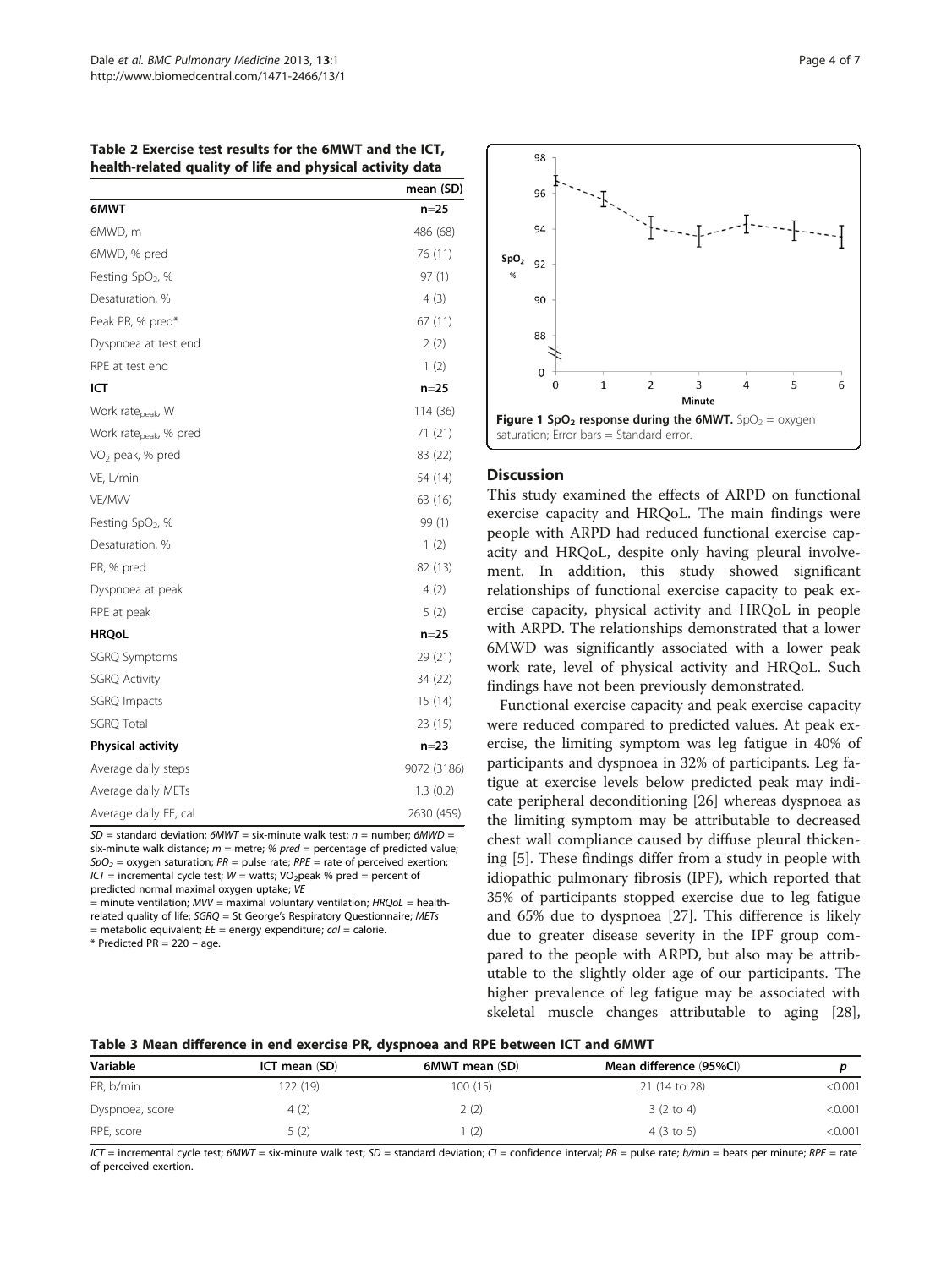<span id="page-4-0"></span>

resulting in greater peripheral deconditioning and earlier onset of leg fatigue.

Health-related quality of life was reduced in people with ARPD as measured by the SGRQ domains. Despite these reductions, people with ARPD had higher levels of HRQoL than reported in people with IPF [\[29](#page-6-0)] and COPD [[30](#page-6-0)]. To our knowledge, this is the first study to demonstrate that people with ARPD experience reductions in HRQoL.

In people with ARPD we have demonstrated a moderate relationship between 6MWD and peak work rate, although weaker than relationships in COPD (r=0.63,  $p<0.002$ ; r=0.75, p<0.001) [[31,32](#page-6-0)]. We have also demonstrated a moderate relationship between 6MWD and  $VO<sub>2</sub>peak$  (ml/kg/min), although weaker than in endstage lung diseases (r=0.73,  $p<0.001$ ) [[33](#page-6-0)]. This is likely due to the lesser disease severity in our participants. Despite this, the relationship between 6MWD and peak exercise capacity suggests that the 6MWT may be a useful surrogate measure of peak exercise capacity in people

Table 4 Relationships between 6MWD or peak work rate and HRQoL scores, pulmonary function tests and measures of physical activity (r-values)

| Variable                  | ARPD $n=25$                       |                      |  |
|---------------------------|-----------------------------------|----------------------|--|
|                           | 6MWD                              | Peak work rate       |  |
| FVC, % pred               | $0.52^+$                          | $0.59^{+}$           |  |
| D <sub>1</sub> CO, % pred | $0.50^{+}$                        | $0.64$ <sup>*</sup>  |  |
| Daily steps               | 0.38                              | 0.24                 |  |
| Daily METs                | $0.45^+$                          | 0.22                 |  |
| Daily energy expenditure  | 0.06                              | 0.25                 |  |
| <b>SGRQ Total</b>         | $-0.57$ <sup>+</sup>              | $-0.71$ <sup>*</sup> |  |
| <b>SGRQ Activity</b>      | $-0.50$ <sup><math>+</math></sup> | $-0.70$ <sup>*</sup> |  |

 $^{\ast}p$  <0.001,  $^{\dag}p$  <0.01,  $^{\dag}p$ <0.05.

 $ARPD =$  asbestos related pleural disease;  $n =$  number; 6MWD = six-minute walk distance;  $FVC =$  forced vital capacity; %  $pred =$  percentage of predicted value;  $D_{L}CO =$  diffusing capacity for carbon monoxide;  $METs =$  metabolic equivalent; SGRQ = St George's Respiratory Questionnaire.

with ARPD when cardiopulmonary exercise testing is unavailable.

The 6MWT correlated moderately with the SGRQ Total score and the SGRQ Activity domain score, similar to relationships reported in COPD and interstitial lung disease [\[24,29](#page-6-0)]. This suggests the impact of ARPD on HRQoL may be reflected by the SGRQ, a questionnaire originally designed for people with COPD.

Physical activity differs from exercise capacity. Higher levels of daily physical activity have health benefits for people with COPD [[34\]](#page-6-0) or coronary artery disease [\[35](#page-6-0)]. Conversely, reduced physical activity is related to increased morbidity and mortality in COPD [\[11](#page-5-0)]. In this study, the 6MWD correlated more strongly with daily METs than did peak work rate, demonstrating the 6MWD may better reflect daily physical activity than a peak exercise test. This is likely the consequence of daily activities being performed at sub-maximal levels of intensity, rather than maximal levels of intensity [\[18](#page-5-0)]. In the absence of activity monitors in the clinical setting, the 6MWT may be a useful surrogate measure of physical activity.

There was a significant increase in distance walked between the first and second 6MWT of 13 metres or 3%, a smaller increase than reported in COPD [[36](#page-6-0)] and interstitial lung disease [[9](#page-5-0)]. In COPD, two 6MWTs are recommended to obtain an accurate measure of functional exercise capacity. The small increase in distance walked in the second 6MWT in people with ARPD questions whether repeat testing is clinically important in this population. However, functional exercise capacity may be underestimated if a second test is not performed.

Participants demonstrated a greater arterial oxyhaemoglobin desaturation during the 6MWT compared to the ICT, similar to people with COPD, and related to the larger exercising muscle mass utilised during the 6MWT [[31\]](#page-6-0). We have demonstrated a peak cycle test is not required to examine arterial oxyhaemoglobin desaturation in people with ARPD and the 6MWT may provide valuable and unique information on oxygen desaturation during exercise.

The development of ARPD is often characterized by a long latency period from exposure to dust to development of disease [\[37\]](#page-6-0). As a result, the mean age of participants was 71 years. With increasing age, the  $FEV<sub>1</sub>/$ FVC ratio is known to decrease and the  $FEV<sub>1</sub>/FVC$  ratio in our participants was within the range of predicted normal values for people of this age [[14](#page-5-0)].

This study has some limitations. No data were collected on the metabolic and ventilatory responses to the 6MWT so no direct comparisons can be made for these outcomes with the ICT. People on long term oxygen therapy were excluded so the findings of this study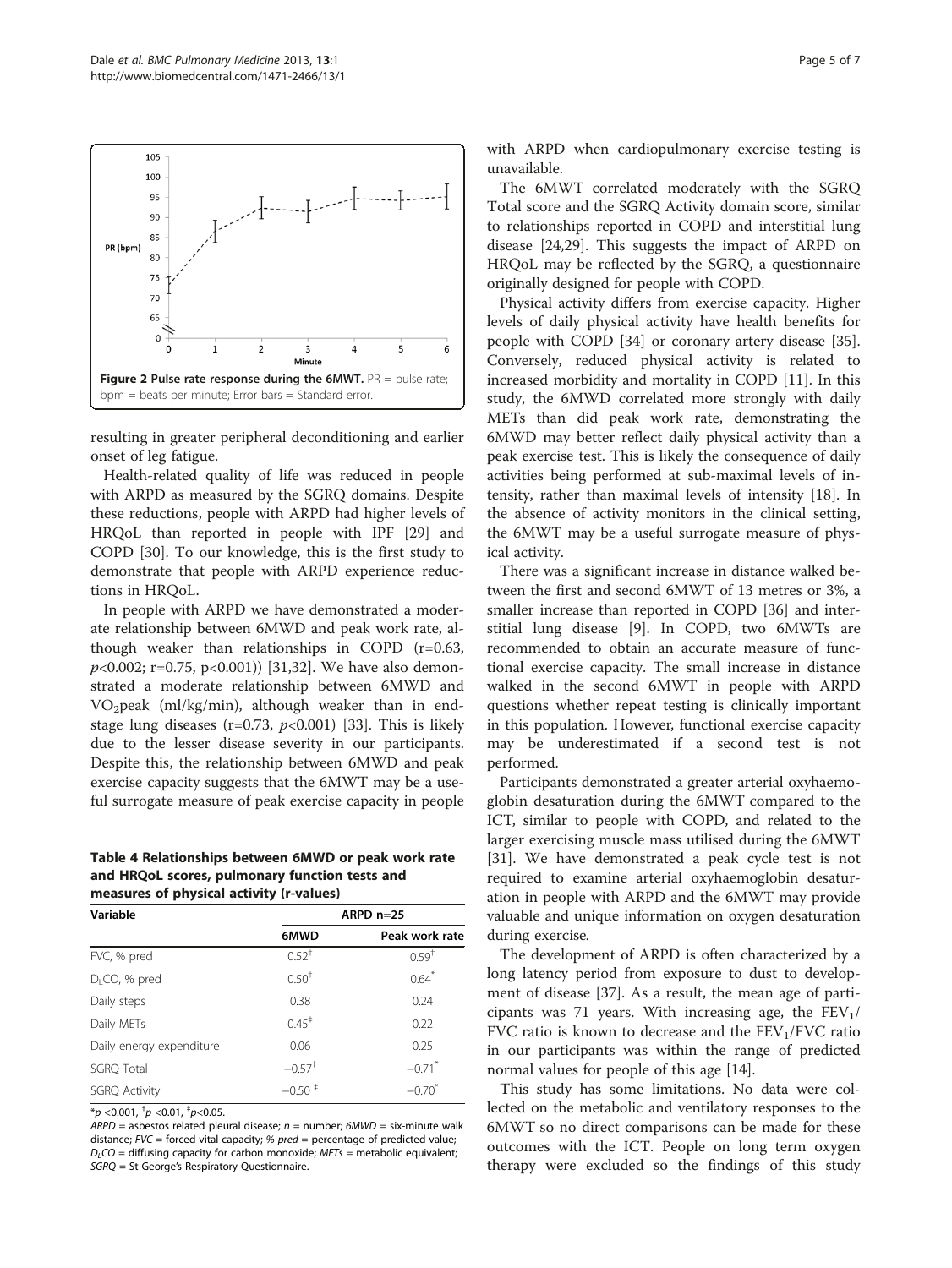<span id="page-5-0"></span>cannot be extrapolated to such patients. We did not exclude people if they had a smoking history as this would be unrepresentative of the patient population. Finally, we did not have a group of healthy aged-matched controls upon which a statistical comparison could be made, however data were compared to previously published predicted values for functional and peak exercise capacity.

## Conclusions

This is the first investigation of the effect of ARPD on functional exercise capacity, demonstrating that this population has reduced functional exercise capacity measured by the 6MWT. This study has also established that people with ARPD have reduced HRQoL. Furthermore, we have shown the 6MWD correlated with peak exercise capacity, HRQoL and physical activity. The 6MWT would be a simple test to perform and integrate into clinical practice to determine functional exercise capacity in people with ARPD and may be a useful surrogate measure of peak exercise capacity and physical activity in the absence of cardiopulmonary exercise testing and activity monitors. With few treatment options available for people with ARPD, research is required to address whether the impairments of reduced exercise capacity and HRQoL are amenable to pulmonary rehabilitation.

#### Abbreviations

ARPD: Asbestos related pleural disease; 6MWT: Six-minute walk test; COPD: Chronic obstructive pulmonary disease; HRQoL: Health-related quality of life; DDB: Dust Diseases Board; CT: Computerised tomography; D<sub>1</sub>CO: Diffusing capacity for carbon monoxide; ATS: American Thoracic Society; MW: Maximal voluntary ventilation; FEV<sub>1</sub>: Forced expiratory volume in one second; FVC: Forced vital capacity; PR: Pulse rate; SpO<sub>2</sub>: Oxygen saturation; RPE: Rate of perceived exertion; ICT: Incremental cycle test; VO<sub>2</sub>: Oxygen uptake; VCO<sub>2</sub>: Carbon dioxide output; SGRQ: St George's Respiratory Questionnaire; MET: Metabolic equivalent; SD: Standard deviation; CI: Confidence interval; IPF: Idiopathic pulmonary fibrosis.

#### Competing interests

The authors declare that they have no competing interests.

#### Authors' contributions

MD: study design, data collection, data analysis and interpretation, writing of the manuscript. ZM: study design, data collection, data analysis and interpretation, writing of the manuscript. PM: data collection and writing of the manuscript. PC: study design and writing of manuscript, PB: study design and writing of manuscript, JA: study design, data collection, data analysis and interpretation, writing of the manuscript. All authors read and approved the final manuscript.

#### Support

Workers' Compensation Dust Diseases Board (DDB) of New South Wales.

#### Acknowledgements

The authors would like to thank the Research and Education Unit at the Workers' Compensation Dust Diseases Board (DDB) of New South Wales and the Respiratory Investigation Unit at Royal Prince Alfred Hospital for their assistance with recruitment, and Dr Tiffany Dwyer and Dr Mark Elkins for their assistance with exercise testing and manuscript comments.

#### Author details

<sup>1</sup> Discipline of Physiotherapy (Rm0166) Faculty of Health Sciences, The University of Sydney, 75 East St Lidcombe, Sydney, NSW 2141, Australia. <sup>2</sup> Physiotherapy Department, St Vincent's Hospital, Sydney, NSW, Australia.<br><sup>3</sup> Department of Bespiratory Medicine, Boyal Prince Alfred Hospital, Sydne <sup>3</sup> Department of Respiratory Medicine, Royal Prince Alfred Hospital, Sydney, NSW, Australia. <sup>4</sup>Sydney Medical School, The University of Sydney, Sydney, NSW, Australia. <sup>5</sup>Physiotherapy Department, Royal Prince Alfred Hospital, Sydney, NSW, Australia.

#### Received: 30 August 2012 Accepted: 31 December 2012 Published: 10 January 2013

#### References

- 1. Becklake MR, Bagatin E, Neder JA: Asbestos-related diseases of the lungs and pleura: uses, trends and management over the last century.[erratum appears in Int J Tuberc Lung Dis. 2008 Jul;12(7):824]. Int J Tuberc Lung Dis 2007, 11(4):356–369.
- 2. Selikoff IJ: The occurrence of pleural calcification among asbestos insulation workers. Ann N Y Acad Sci 1965, 132(1):351–367.
- 3. McGavin CR, Sheers G: Diffuse pleural thickening in asbestos workers: disability and lung function abnormalities. Thorax 1984, 39(8):604–607.
- 4. Yates DH, Browne K, Stidolph PN, Neville E: Asbestos-related bilateral diffuse pleural thickening: natural history of radiographic and lung function abnormalities. Am J Respir Crit Care Med 1996, 153(1):301-306.
- 5. Picado C, Laporta D, Grassino A, Cosio M, Thibodeau M, Becklake MR: Mechanisms affecting exercise performance in subjects with asbestosrelated pleural fibrosis. Lung 1987, 165(1):45–57.
- 6. Miller A, Bhuptani A, Sloane MF, Brown LK, Teirstein AS: Cardiorespiratory responses to incremental exercise in patients with asbestos-related pleural thickening and normal or slightly abnormal lung function. Chest 1993, 103(4):1045–1050.
- 7. Shih JF, Wilson JS, Broderick A, Watt JL, Galvin JR, Merchant JA, Schwartz DA: Asbestos-induced pleural fibrosis and impaired exercise physiology. Chest 1994, 105(5):1370–1376.
- 8. Stevens D, Elpern E, Sharma K, Szidon P, Ankin M, Kesten S: Comparison of hallway and treadmill six-minute walk tests. Am J Respir Crit Care Med 1999, 160(5 Pt 1):1540–1543.
- 9. Eaton T, Young P, Milne D, Wells AU: Six-minute walk, maximal exercise tests: reproducibility in fibrotic interstitial pneumonia. Am J Respir Crit Care Med 2005, 171(10):1150–1157.
- 10. Ferrer M, Alonso J, Morera J, Marrades RM, Khalaf A, Aguar MC, Plaza V, Prieto L, Anto JM: Chronic obstructive pulmonary disease stage and health-related quality of life. The quality of life of chronic obstructive pulmonary disease study group. Ann Intern Med 1997, 127(12):1072–1079.
- 11. Garcia-Aymerich J, Lange P, Benet M, Schnohr P, Anto JM: Regular physical activity reduces hospital admission and mortality in chronic obstructive pulmonary disease: a population based cohort study. Thorax 2006, 61(9):772–778.
- 12. McGlone S, Venn A, Walters EH, Wood-Baker R: Physical activity, spirometry and quality-of-life in chronic obstructive pulmonary disease. COPD: Journal of Chronic Obstructive Pulmonary Disease 2006, 3(2):83-88.
- 13. Park EK, Hannaford-Turner KM, Hyland RA, Johnson AR, Yates DH: Asbestosrelated occupational lung diseases in NSW, Australia and potential exposure of the general population. Ind Health 2008, 46(6):535–540.
- 14. Hankinson JL, Odencrantz JR, Fedan KB: Spirometric reference values from a sample of the general U.S. population. Am J Respir Crit Care Med 1999, 159(1):179–187.
- 15. Quanjer PH, Tammeling GJ, Cotes JE, Pedersen OF, Peslin R, Yernault JC: Lung volumes and forced ventilatory flows. Report working party standardization of lung function tests, european community for steel and coal. Official statement of the european respiratory society. Eur Respir J Suppl 1993, 16:5–40.
- 16. Crapo RO, Morris AH: Standardized single breath normal values for carbon monoxide diffusing capacity. Am Rev Respir Dis 1981, 123(2):185–189.
- 17. Campbell SC: A comparison of the maximum voluntary ventilation with the forced expiratory volume in one second: an assessment of subject cooperation. J Occup Med 1982, 24(7):531–533.
- 18. American Thoracic Society Committee on Proficiency Standards for Clinical Pulmonary Function Laboratories: ATS statement: guidelines for the sixminute walk test. Am J Respir Crit Care Med 2002, 166(1):111-117.